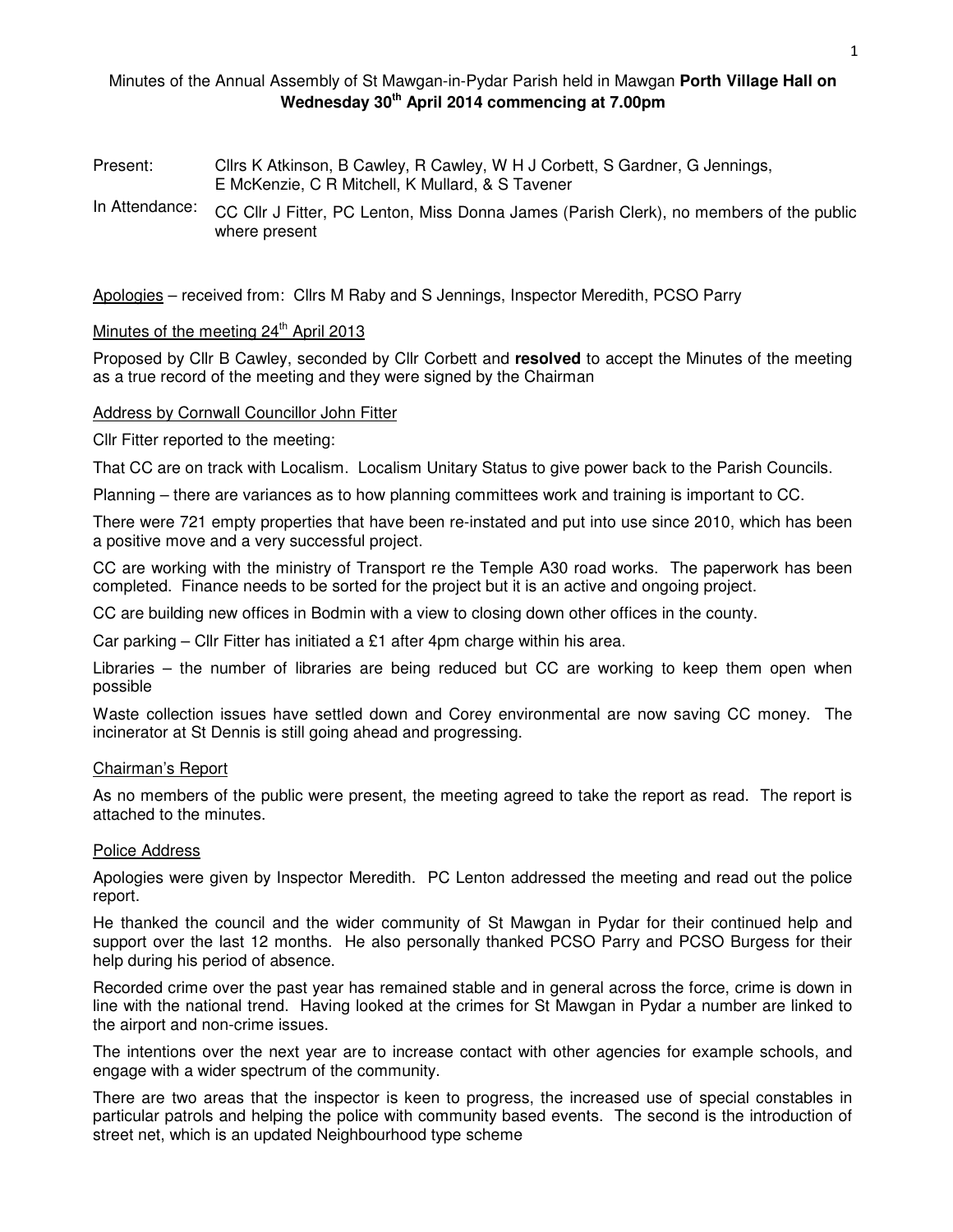# Parish Affairs in General

Cllr Fitter advised that the S106 money has now been paid to CC.

The meeting closed at 7.20pm

Signed as a true record of the meeting

Chairman............................................. ..........................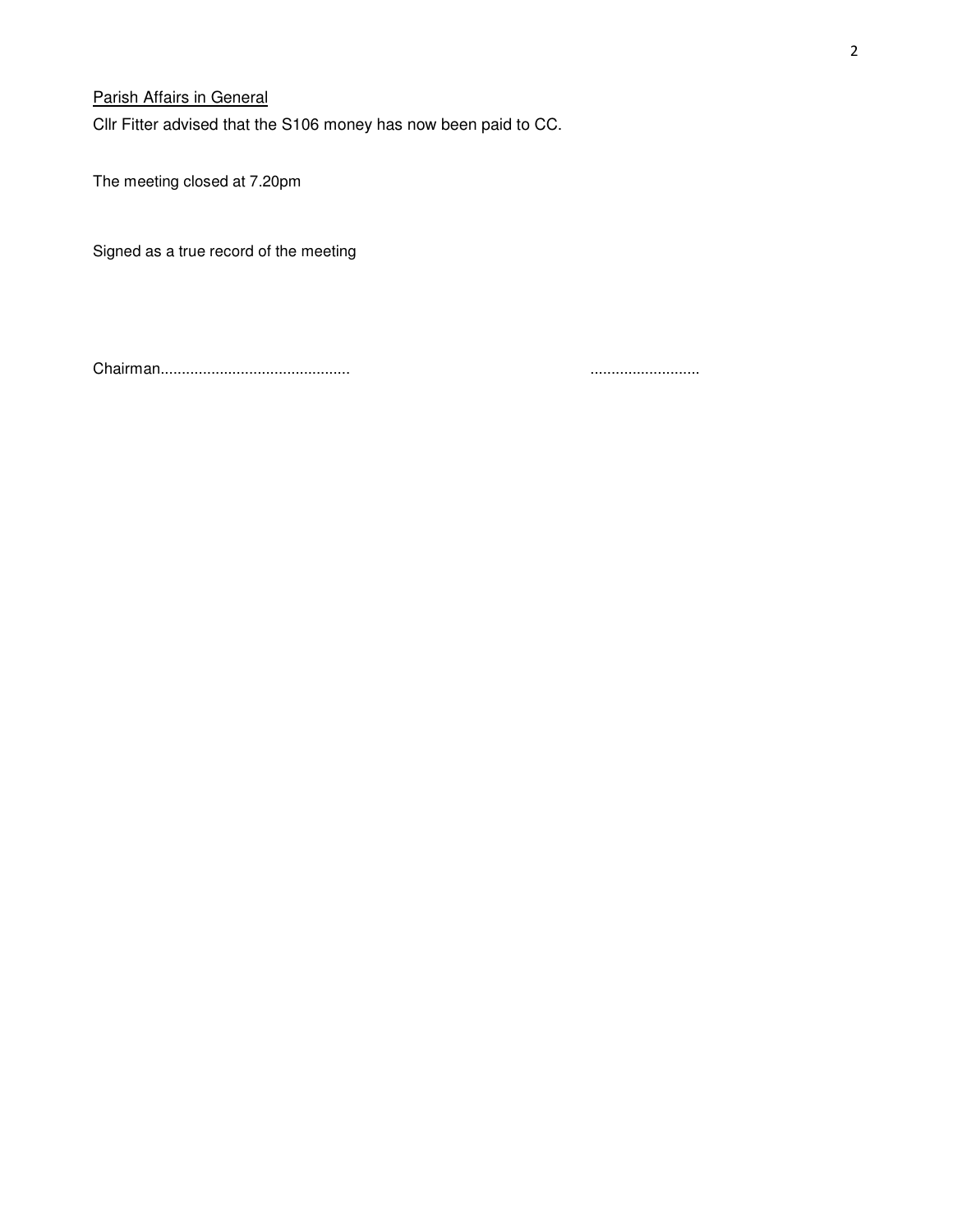#### **Chairman's Report**

This new Council was elected last May. The year has been something of a record in recent times since, for the first time since I joined the Council, we have not had one change in Councillors over the year. I would like to thank all Councillors for their hard work during the year.

The year began with some discussions of the Councillors' Code of Conduct and our Standing Orders. The draft of the Model Standing Orders was received in November and Cllr Gardner has undertaken to review them and present an abbreviated, applicable version to the Council.

While there were no changes in the Councillors this year we did have a change in our Responsible Officer, the Clerk. Laurie Lee who had served the Council superbly for almost four years left in January to pursue other interests. Although we were sorry to see Laurie go so unexpectedly, we were gratified to see the quality of applicants we received for his replacement. The Council was delighted that Donna James, having been selected from a very strong list of candidates, accepted our offer to be the new Clerk. She was able to take over the reins the day after Laurie left which meant that we did not have even one day's interregnum.

There have been 11 meetings so far this year and only one Councillor, Cllr Cliff Mitchell, recorded 100% attendance - well done Cliff. For the record the attendance figures for individual Councillors is as follows:

- Cllr Keith Atkinson 9
- Cllr Richard Cawley 6
- Cllr Beryl Cawley 10
- Cllr William Corbett 10
- Cllr Steve Gardner 8
- Cllr Sarah Jennings 7
- Cllr Gwen Jennings 9
- Cllr Liz McKenzie 10
- Cliff Mitchell 11
- Cllr Kate Mullard 9
- Cllr Michael Raby 7
- Cllr Steve Taverner 9

The Parish Council had 48 planning applications (one less than last year) and raised no objection, or supported, 39 of these.

The PC kept the Precept at £28,000 yet again, for a further 12 months.

Early in the year the Council constructed a shed for the parish's mower and on behalf of the Council I would like to thank Mrs Mary Cook for her public spiritedness in allowing the shed to be constructed at a convenient location on her land. This was done for a peppercorn lease, the payment for which she requested the Parish Council donate to a local Charity.

On behalf of the Council I would also like to thank our County Councillor, John Fitter, for his support and help during the year and for keeping us informed with events at County level. Particularly though I would like to thank him for going above and beyond by cleaning the Disabled toilet in St